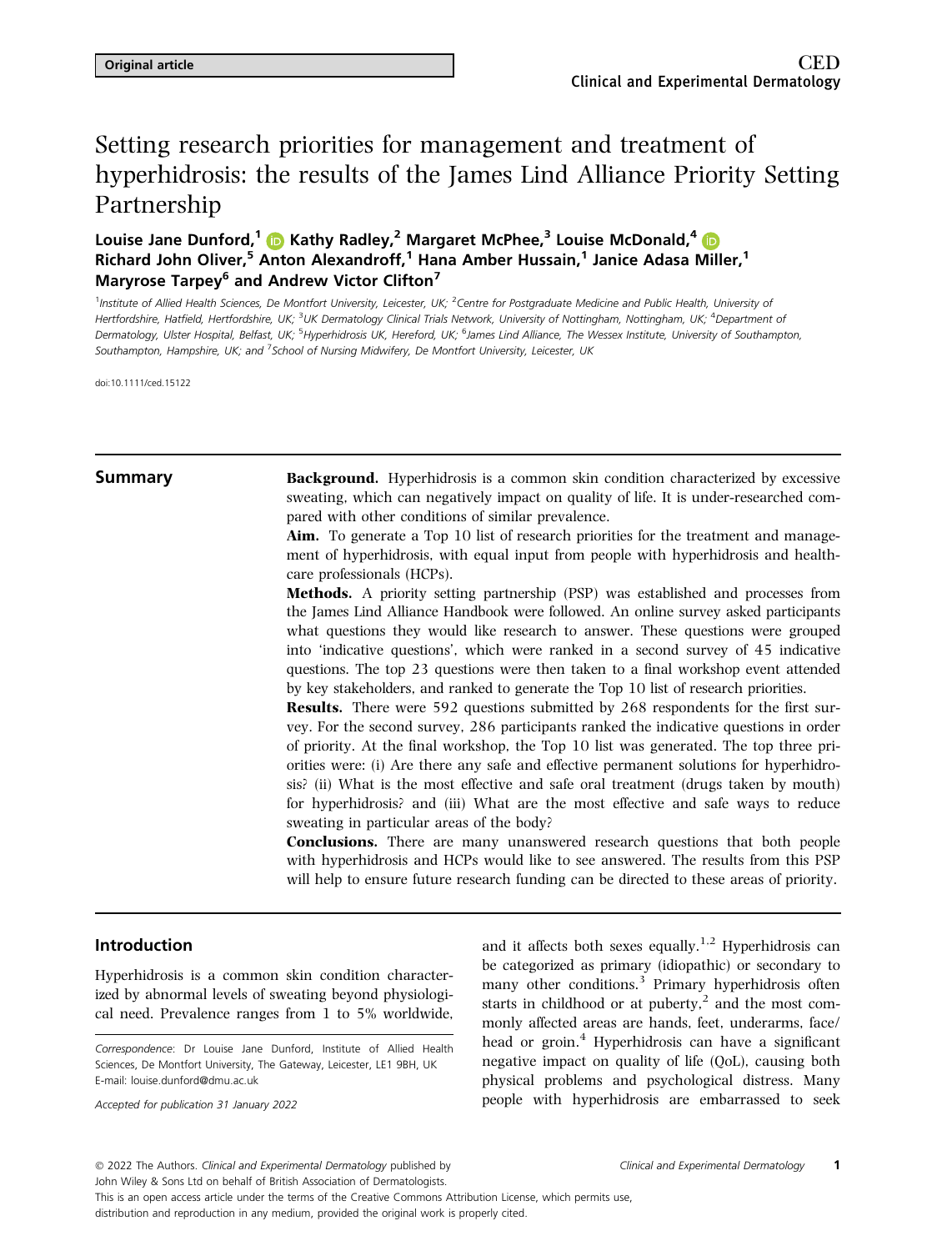medical help, and only half ever discuss their condition with a healthcare professional  $(HCP)$ <sup>5</sup> When patients with hyperhidrosis do seek medical help, it can be hampered by poor clinical guidelines and a lack of scientific evidence.<sup>6,7</sup>

A wide range of interventions are available for hyperhidrosis, including topical treatments, injectables, oral anticholinergics and destructive treatments. However, the efficacy of treatments is often limited or they have adverse effects.<sup>8</sup> Compared with other skin disorders of similar prevalence, hyperhidrosis research is less well funded. Currently there are only 9 clinical trials for hyperhidrosis recruiting worldwide, whereas psoriasis, with a similar prevalence, has  $193.<sup>9</sup>$ 

Priority setting partnerships (PSPs) enable patients and HCPs to work together as equal partners to identify questions about treatments that are not currently answered by existing research. This PSP aimed to identify and prioritize the Top 10 most important research uncertainties relating to management and treatment of hyperhidrosis, to ensure that funding is directed to the areas of research that matter most to patients and the HCPs who help them.

#### Methods

#### Steering group

A steering group was set up, comprising people with hyperhidrosis, a representative of the Hyperhidrosis UK support group, HCPs and academics, and chaired by an advisor from the James Lind Alliance. The group set the terms of reference, scope and protocol of the projected, and monitored progress throughout the various stages (Fig. 1). Established methods and best practice from the James Lind Alliance Guidebook were used.<sup>10</sup>

#### Gathering uncertainties

An initial survey was administered online via SurveyMonkey®, which was open for 14 weeks. Participants aged  $\geq 16$  years, with hyperhidrosis of any severity, who were self-diagnosed or diagnosed by an HCP, were sought via the Hyperhidrosis UK website and social media. HCPs were targeted via professional groups and societies. All contacted participants consented to take part in the PSP. The survey asked participants to suggest any questions about the treatment and management of hyperhidrosis that they would like to see answered by research, or where they felt there was uncertainty about the treatment or management of the condition. Demographic data was also collected to ensure a spread of participants from all backgrounds. This was reviewed part way through the open period, so that advertising could be targeted towards any groups that were under-represented.

Following the initial survey responses, the steering group reviewed all submitted questions and removed any that were out of the scope of the project. Repeated or very similar questions were grouped together, and an indicative question formed to represent them (Table 1). Once the indicative questions were agreed, databases including the Cochrane Library and MED-LINE were searched to look for systematic reviews about hyperhidrosis treatments and management. A question was considered to be an 'uncertainty' if there was no systematic review to answer it, or if a systematic review concluded that an uncertainty existed.

## Interim priority setting

A second survey listed all the indicative questions in a random order, and was open for 8 weeks. Participants were asked to select up to 10 uncertainties that they felt were the most important for research to answer. After the survey closed, the uncertainties were ranked in order of the



Figure 1 The Hyperhidrosis Priority Setting Partnership prioritization process.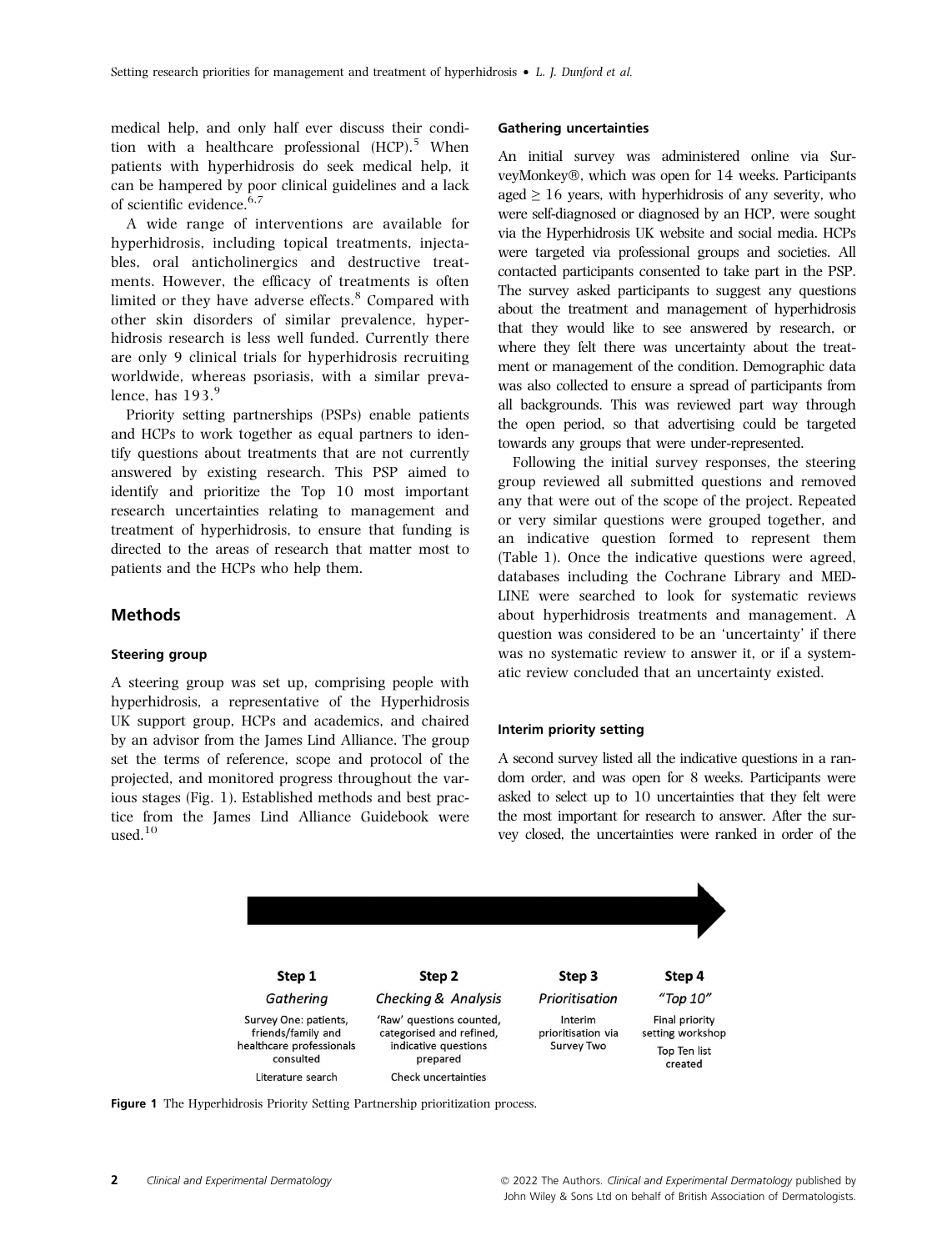|  | <b>Table 1</b> Indicative questions <sup>a</sup> from the interim survey. |  |  |  |  |  |
|--|---------------------------------------------------------------------------|--|--|--|--|--|
|--|---------------------------------------------------------------------------|--|--|--|--|--|

| Example indicative question                               | Original questions                                                                                                                                                                                       |  |  |
|-----------------------------------------------------------|----------------------------------------------------------------------------------------------------------------------------------------------------------------------------------------------------------|--|--|
| Does different clothing or footwear affect hyperhidrosis? | What to wear to help prevent sweating?                                                                                                                                                                   |  |  |
|                                                           | Does wearing lighter clothing help?                                                                                                                                                                      |  |  |
|                                                           | Does the type of shoe worn impact on excessive feet sweating?                                                                                                                                            |  |  |
|                                                           | What sock and/or shoe material is best for reducing symptoms?                                                                                                                                            |  |  |
|                                                           | Are there any good materials to wear to reduce sweatiness?                                                                                                                                               |  |  |
|                                                           | Natural airy materials do not seem to be any better?                                                                                                                                                     |  |  |
|                                                           | Research into clothing: any info?                                                                                                                                                                        |  |  |
| How safe is hyperhidrosis treatment at different stages   | Are there safe treatments for children?                                                                                                                                                                  |  |  |
| of life, e.g. childhood, pregnancy and breastfeeding?     | What is the safest way to treat hyperhidrosis during pregnancy?                                                                                                                                          |  |  |
|                                                           | What is the safest and most effective treatment for hyperhidrosis in children?<br>Is there a treatment for hyperhidrosis, which is effective and suitable for<br>use during pregnancy or breast feeding? |  |  |

<sup>a</sup>Indicative questions were formed by combining multiple similar questions together to provide one question that is representative of all of them; examples of two of the indicative questions are shown.

number of times they were each selected. The uncertainties were ranked separately for HCPs and for people with hyperhidrosis and their family and friends to see whether the priorities of the two groups were different. In order to include the Top 10 priorities from each group, a total of 23 uncertainties were taken to the final workshop.

#### Final workshop

Participants were invited to attend a final workshop event at De Montfort University, Leicester, UK on 30 November 2018. The participants  $(n = 18)$  were divided into two groups, each of which included both people with hyperhidrosis and HCPs. Each group had a trained facilitator from the James Lind Alliance who used a nominal group technique. Ground rules were set, including the need to keep discussions confidential and respect the opinions of others. The 23 questions were randomized and allocated a letter of the alphabet. Cards for each question were provided and participants worked together to rank them in order of priority. The rankings from each group were scored from 1 (the top priority) to 23 (the lowest priority), and then combined to give a total score whereby the lowest score represented the highest priority. The groups were then mixed up and given the combined rankings and the process was repeated again. Finally, a plenary session including all participants that agreed the final ranking for all 23 questions, and came up with the final Top 10 list.

# Results

### Data provision

The data that support the findings of this study are openly available in Figshare [\(http://doi.org/10.21253/](http://doi.org/10.21253/DMU.19207539) [DMU.19207539](http://doi.org/10.21253/DMU.19207539)).

#### Initial survey

The initial survey was completed by 268 respondents, who suggested 592 questions they would like to see answered by research. The demographic data of the respondents are shown in Table 2. Although there was a spread across all ages, 42% were in the 25–44 year age group and 37% in the 45–64-year age group. More women than men (79% vs. 18%) completed the survey. The majority of respondents identified as White (80%), 11% as Asian/British Asian and 4% as Black/African/Caribbean/Black British. Different groups of participants were well represented in the cohort; 58% were people with hyperhidrosis, 29% were HCPs, 11% were friends or family of people with hyperhidrosis and 2% fell into > 1 category.

Out of 592 questions, 160 were deemed to be out of scope (Fig. 2). The main reasons for this were individuals asking for medical advice, questions about the cause of hyperhidrosis or service provision, or questions about raising awareness of hyperhidrosis. Others were precluded because the questions were about different health conditions, or it was unclear what question was being asked. From the remaining 432 questions, 48 indicative questions were formed. Three were questions about adverse effects for which the answer is already known, leaving 45 questions that were the research uncertainties for the interim prioritization (Supplementary Table S1).

## Interim survey

The interim prioritization survey was completed by 286 participants. The demographic composition of this group was not significantly different to the participants in the first survey (data not shown). Following the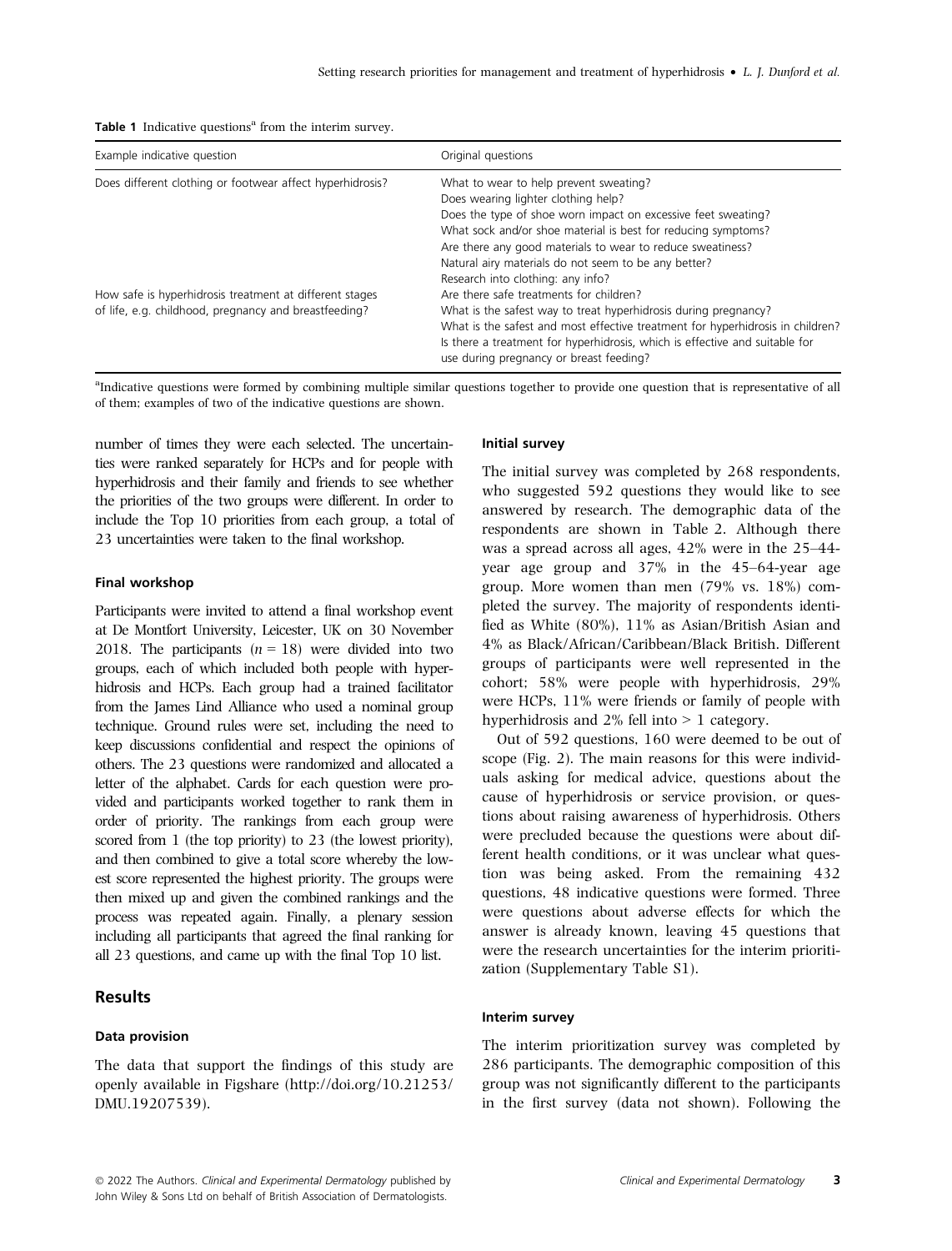|                                       | $\sqrt{n}$ | %              |
|---------------------------------------|------------|----------------|
| Group                                 |            |                |
| Person with hyperhidrosis             | 140        | 58             |
| Family or friend                      | 27         | 11             |
| Healthcare professional               | 70         | 29             |
| $ln > 1$ group                        | 5          | $\overline{2}$ |
| Sex                                   |            |                |
| Male                                  | 44         | 18             |
| Female                                | 191        | 79             |
| Prefer not to say                     | 7          | 3              |
| Age                                   |            |                |
| < 24                                  | 36         | 15             |
| $25 - 44$                             | 102        | 42             |
| $45 - 64$                             | 90         | 37             |
| >65                                   | 7          | 3              |
| Prefer not to say                     | 7          | 3              |
| Ethnicity                             |            |                |
| Asian/British Asian                   | 26         | 11             |
| Black/African/Caribbean/Black British | 9          | 4              |
| Mixed/multiple ethnic groups          | 3          | 1              |
| White                                 | 194        | 80             |
| Other ethnic group                    | 3          | 1              |
| Prefer not to say                     | 7          | 3              |

Table 2 Participant characteristics of the participants of the first survey  $(n = 242^{\circ})$ .

<sup>a</sup>26 participants did not give demographic data.

interim prioritization, 23 uncertainties were selected for the final workshop. The top 23 uncertainties were ranked according to the total number of respondents who ranked the uncertainty in their Top 10. A further adjusted ranking was calculated, with the groups divided into one group comprising people with hyperhidrosis plus friends and family and a second group comprising HCPs, and given equal weightings. However, this did not change the uncertainties that were included in the top 23; instead, it made only minor changes to the ranking order.

#### Final workshop

At the final workshop, the final Top 10 list was agreed (Table 3). Minor changes were agreed by consensus to the wording of questions where it was felt that the research question needed more clarity. The ranking of the remaining questions from 11–23 from the final workshop is shown in Supplementary Table S2.

Most of the questions in the Top 10 are related to safe and effective treatments of hyperhidrosis, while one is related to QoL and one to how hormones affect the condition. Question 8 concerned eligibility, and is most relevant in countries with government-funded healthcare systems.



Figure 2 Flowchart of participant responses and prioritization.

Table 3 Top 10 research priorities for the treatment and management of hyperhidrosis.

| Rank | Research priority                                                                                                                             |
|------|-----------------------------------------------------------------------------------------------------------------------------------------------|
| 1    | Are there any safe and effective permanent solutions for<br>hyperhidrosis?                                                                    |
| 2    | What is the most effective and safe oral treatment<br>(drugs taken by mouth) for hyperhidrosis?                                               |
| 3    | What are the most effective and safe ways to reduce<br>sweating in particular areas of the body (e.g. hands, feet,<br>underarms, face, head)? |
| 4    | How does hyperhidrosis affect quality of life?                                                                                                |
| 5    | Are combinations of different treatments more effective<br>than one type of treatment for hyperhidrosis?                                      |
| 6    | What is the most safe and effective treatment for mild to<br>moderate hyperhidrosis?                                                          |
| 7    | Could targeted therapies or biologics (e.g. antibodies,<br>hormones, stem cells), be effective in treating hyperhidrosis?                     |
| 8    | What is the most effective severity scale that can be used to<br>determine if a person is eligible for hyperhidrosis treatment?               |
| 9    | What is the safest and most effective surgery for<br>hyperhidrosis?                                                                           |
| 10   | How safe are hyperhidrosis treatments at different<br>stages of life, e.g. childhood, pregnancy and breastfeeding?                            |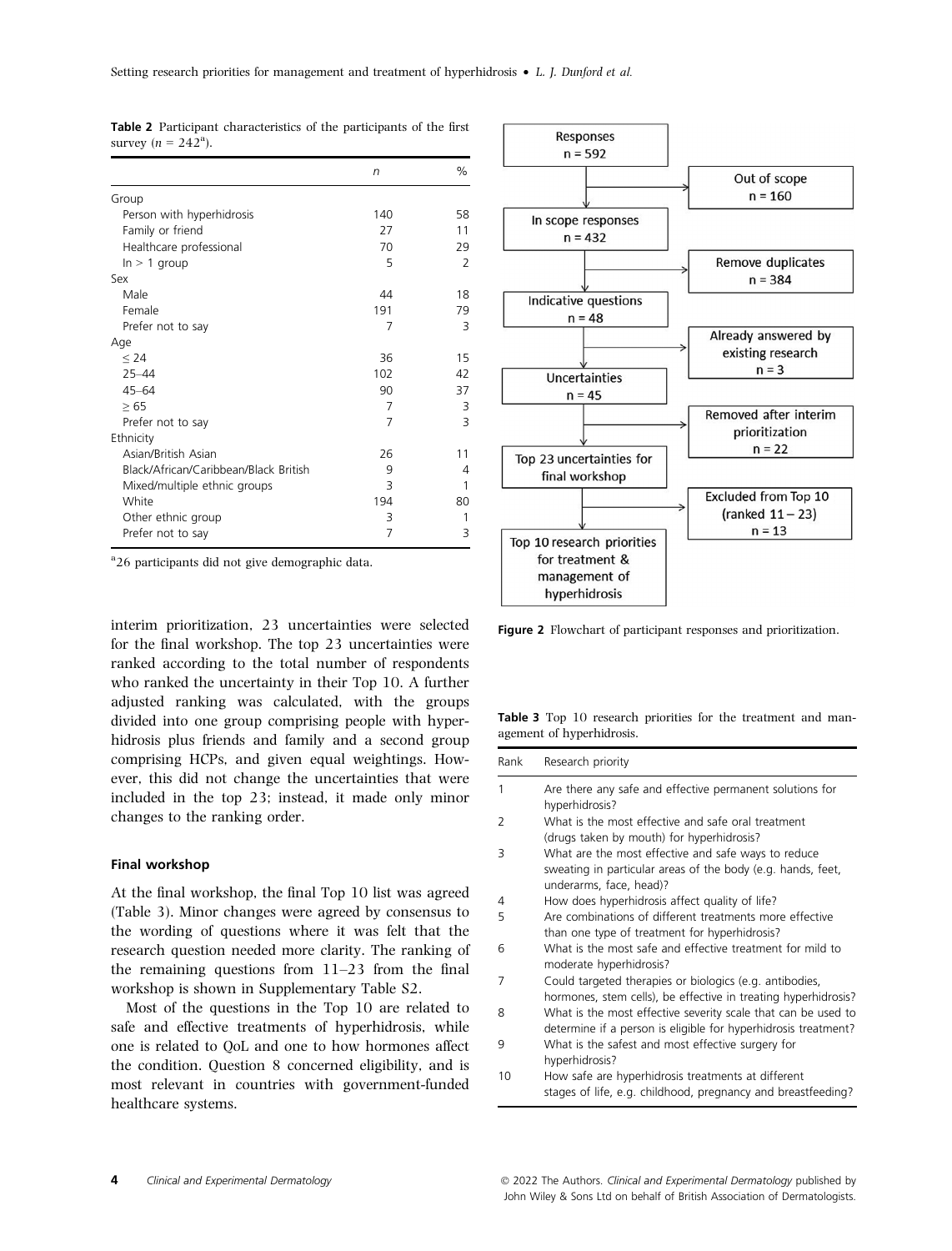# **Discussion**

This PSP has highlighted the lack of evidence currently available for the treatment and management of hyperhidrosis.

The highest priority on the list was 'Are there any safe and permanent solutions for hyperhidrosis?'. This could be answered by further work on current permanent solutions (e.g. surgery and microwave techniques); however, participants also indicated a desire for research into new treatments. The seventh priority, 'Could targeted therapies or biologics (e.g. antibodies, hormones and stem cells), be effective in treating hyperhidrosis?' reflects the appetite for new treatments.

Other priorities focus on whether surgery and oral treatments are effective and safe. These questions have either not been answered due to a lack of high-quality systematic review and meta-analysis or, more commonly, due to a lack of quality randomized clinical trials (RCTs) from which to draw data. This highlights the need for funding for more RCTs to demonstrate the safety and efficacy of treatments. A Cochrane review of hyperhidrosis was prioritized by Cochrane  $\mathrm{Skin}^{11}$  and began in July 2021. It will attempt to answer some of the Top 10 questions, and is likely to emphasize the areas where trials are lacking.

Participants also prioritized research questions about treatments for particular areas of the body or particular life stages, and the impact of hyperhidrosis on QoL. A lack of parity over access to treatments in different areas of the UK also led to the prioritization of a question about the most effective severity scale that can be used to determine if a person is eligible for hyperhidrosis treatment; this would also have relevance in other countries with government-funded healthcare systems.

Outside of the Top 10, there are many other important research questions to be answered, particularly in relation to the management of the condition through lifestyle changes, such as diet, exercise, clothing and footwear.

A strength of the PSP was that it had excellent support from patient groups and clinical networks, which enabled the steering group to share the surveys widely. Another strength was that all of the research questions were included in the list of indicative questions that went forward to the interim priority stage, rather than limiting the list to a selection, as has been necessary in some previous PSPs that generated very large numbers of responses.<sup>12,13</sup> This ensured that all voices were heard and able to be part of the priority setting.

There were also some limitations. It was not possible to confirm that all patients who took part had primary hyperhidrosis, as people were able to take part with either a self-diagnosis or a diagnosis from a HCP. However, as the survey was promoted in support groups for people with primary hyperhidrosis and at dermatology clinics, it is probable that the majority of participants fell into this group.

Although there was good engagement from patients in the surveys, there was an issue in getting people with hyperhidrosis to engage with face-to-face activities, such as steering group meetings and the final workshop. This PSP was completed before the COVID-19 pandemic, which resulted in widespread use and acceptance of online video conference meetings; such technology could have been utilized here.

Four times as many women as men completed these surveys, despite hyperhidrosis affecting women and men equally.<sup>2</sup> More female participants have also been reported in other dermatology  $PSPs$ <sup>12,14</sup> This is partly accounted for by 89% of registered nurses in the UK identifying as female,  $15$  but also because women may be more willing to take part in health-related surveys. $16$ 

An important issue raised at the final workshop was concern over lack of awareness about hyperhidrosis being a medical condition. This concern has partially been addressed since the PSP, using articles published in the media and appearances on television and radio; however, more work is needed to help people understand the impact that hyperhidrosis has on those living with this condition. Other issues raised included a lack of awareness by patients and HCPs of available treatments, and frustration over difficulties in accessing them through the National Health Service. This meant that some treatments were only available to those who could afford to be treated privately or to buy their own equipment.

#### Conclusion

The Top 10 priorities from the hyperhidrosis PSP have provided a clear focus about the research areas that matter most to people with the condition and those involved in its management. They will be used to enhance research grant applications by providing evidence of patient and public involvement in partnership with HCPs in prioritizing research. However, the stories of patients that were shared during the PSP also highlighted the sense of isolation that they feel and the need for more qualitative research into hyperhidrosis involving QoL and patient-centred outcomes as well.